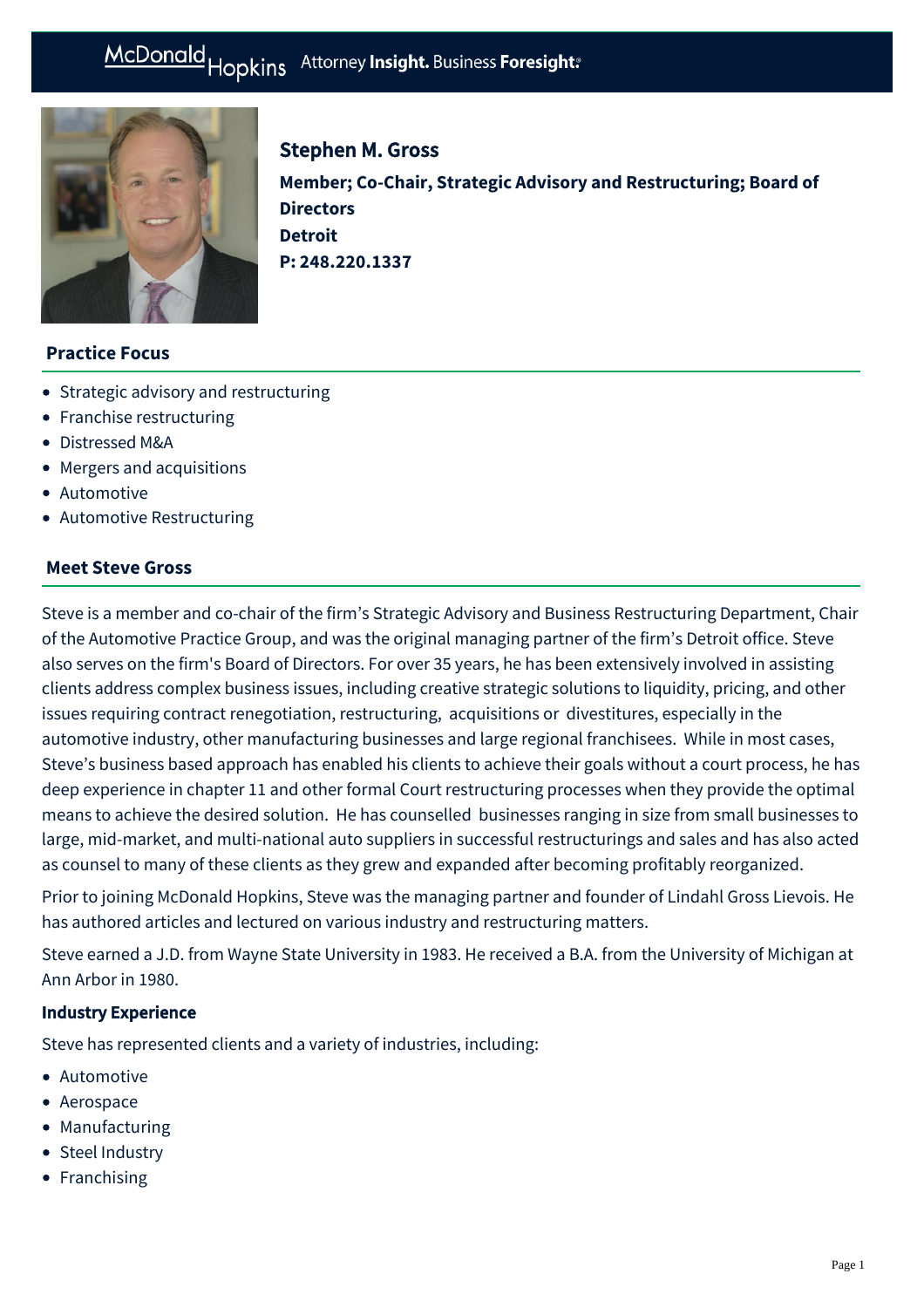- Wholesale Pharmaceuticals and Retail Drugstores
- Trucking and Logistics

#### <span id="page-1-0"></span>**[Representative Cases/Matters](#page-1-0)**

Represented National Archive Publishing Co. in a successful sale of its manufacturing division to its sole customer and the subsequent sale of its remaining obligations in an Article 9 sale that was the Crain's/ACG "Deal of the Year" for 2009.

### Automotive

- Represented a tier one and two auto supplier with operations in three states experiencing distress due to COVID and the chip shortage in obtaining significant accommodations enabling the company to resource and wind down its business with no interruption in production and significant returns to creditors.
- Represented Contech Castings, LLC in the sale of its assets to Shiloh Die Cast Midwest, LLC.
- Represented Aarkel Tool and Die, Inc. of Canada in the sale of its stock to Zynik Capital Corporation
- Represented SMW Manufacturing, Inc. in its Article 9 acquisition of the assets and business of AZ Automotive.
- Represented Burlington Technologies, LTD, a Canadian auto supplier in a successful out-of-court restructuring with its OEM customers and its lender.
- Represented Continental Plastics Co. in the acquisition of several distressed auto suppliers, both in and out of bankruptcy, and in its sale to Magna Exteriors & Interiors USA, Inc.
- Amcan Consolidated Technologies Corporation and Grenville Castings, Ltd. Represented companies as special counsel to deal with accommodations with automotive customers in Canadian insolvency proceedings resulting in a successful wind-down of one entity and the sale of the other.
- Represented Mayco Plastics, Inc. A multi-location plastics supplier to the automotive industry in a successful chapter 11 section 363 sale and plan confirmation.
- Gonzalez Design Group Represented the company's printing affiliate in a wind down that was accomplished in a manner that did not impact the other businesses' continuing operations and represented the remaining entities in the restructuring of its secured debt so that its debt service was in line with its funds flow.
- UniBoring Company, Inc. Represented the company in a successful stand alone chapter 11 reorganization in the early in 1980's, acted as its corporate counsel as it grew through the late 1980's and the 1990's, and represented it in a chapter 11 proceeding in 2004, which culminated in a successful 363 sale and plan confirmation.
- Engineered Plastic Products, Inc. Represented the company, a multi-state tier one auto supplier, in its chapter 11 process, which resulted in a successful wind down and confirmation of a chapter 11 plan after a sale as a going concern could not be culminated.
- Represented Buffalo Molded Plastics dba Andover Industries, a tier one plastic injection molder with plants in three states, in its successful section 363 sale.

## Trucking and Logistics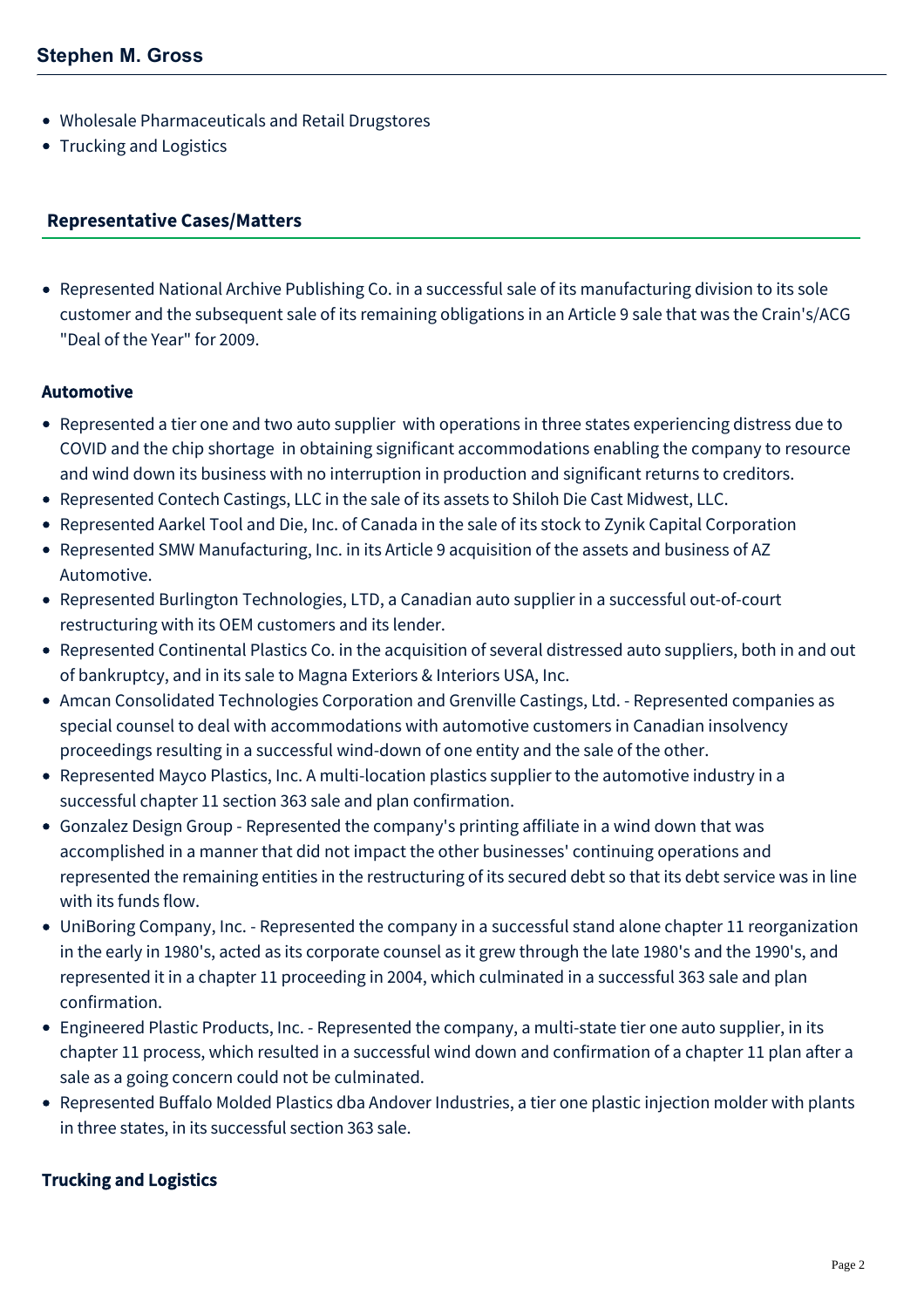- Rush Trucking Corporation Represented the company in its original acquisition of the work of Wolverine Transport Co., the purchase of other distressed transportation suppliers both in and out of bankruptcy, and its eventual sale of its operations with customer support to two separate purchasers resulting in all creditors being paid as agreed.
- O-J Transport Co., Inc. Utilized chapter 11 to sell the company in a manner that did not aversely impact the other operations of the parent company, James Group International, Inc., enabling the other operations to continue to grow.

## Aerospace

- Represented a tier one aerospace supplier with operations in the United States and Mexico in the successful negotiated resolution of contract issues with its primary customer.
- Represented Futuramic Tool & Engineering Co. in the purchase of Hubert Global Systems, Inc. in an Article 9 sale.

# Pharmaceuticals

Represented Billnat Corporation dba Sav-On Drugs in the sale of its regional drugstore chain to CVS in a successful 363 sale.

## Manufacturing

- Represented the Receiver for Royal Oak Industries in the sale of its medical subsidiary as a going concern and the winddown and disposition of its other businesses.
- Tarpon Industries-Acted as counsel to publicly traded Debtors in chapter 11 proceedings resulting in confirmation of plan of reorganization.

# Steel Industry

- Represented Lee Steel in the consolidation of its operations and the 363 sales of the restructured business to Union Partners and its excess manufacturing facility to Hilco Industrial and Hilco Real Estate in a transaction fully paying the lender and earning the TMA Chicago/Midwest Small Deal of the Year 2016.
- Acted as counsel to Cadillac Casting, Inc. in a successful restructuring via a recapatilization, loan restructuring and obtaining revised terms from its customer.

## Franchise

Represented Kazi Foods of Michigan, Inc., et. al, owner of 140 KFC and other quick serve franchise food restaurants in five states in chapter 11 restructuring culminating in a successful 363 sale that preserved over 2,000 jobs.

## **Admissions - Court**

- U.S. Court of Appeals for the 6th Circuit
- U.S. District Court for the Eastern District of Michigan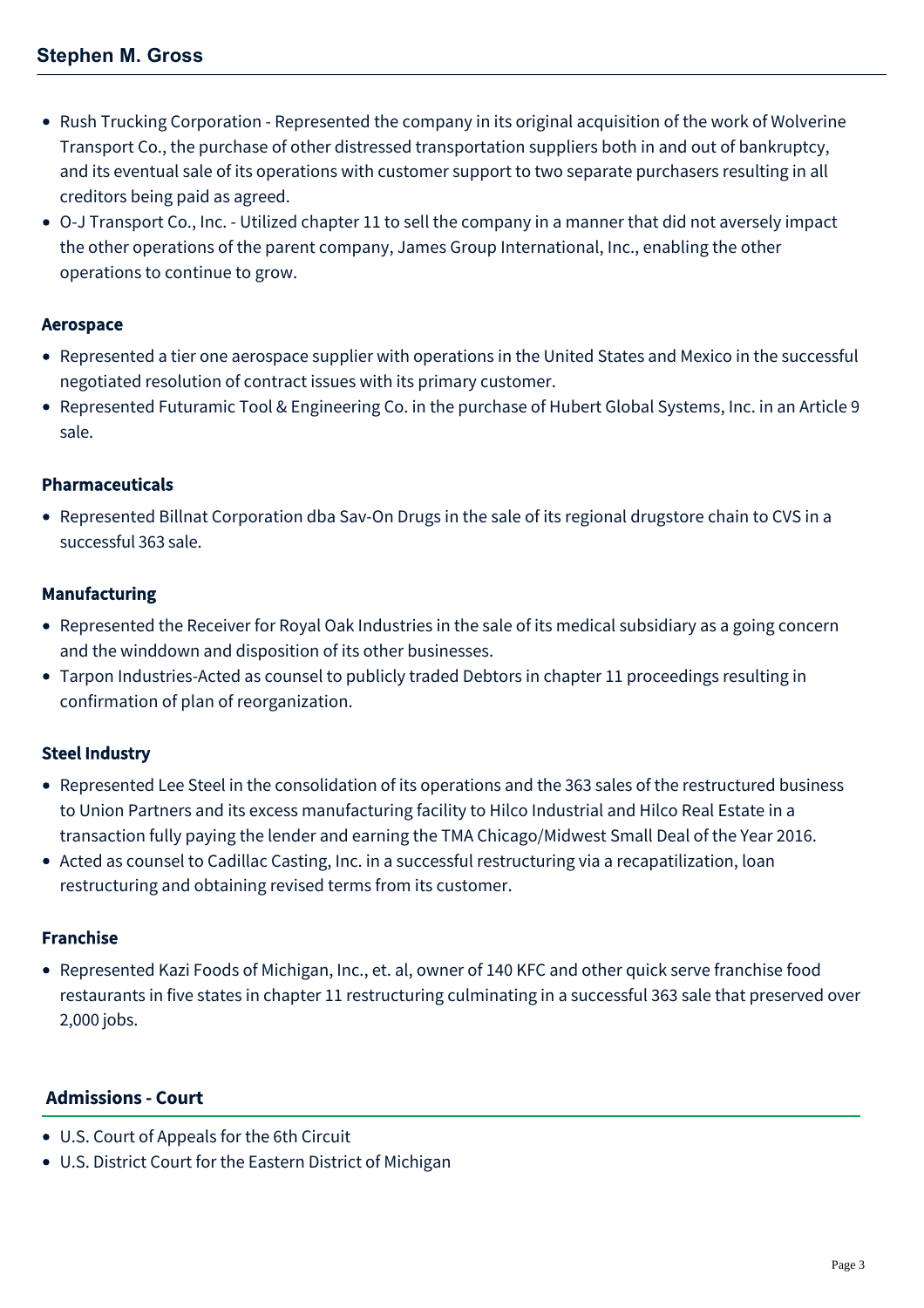#### **Admissions - State**

• Michigan

### **Education**

- University of Michigan at Ann Arbor
- Wayne State University

### **Honors and Awards**

- Lawdragon 500 Leading U.S. Bankruptcy and Restructuring Lawyers (2020, 2022)
- Designated "Lawyer of the Year" in Detroit for Bankruptcy and Creditor Debtor Rights / Insolvency and Reorganization Law by Best Lawyers in America (2017)
- TMA Chicago/Midwest Small Transaction of the Year for Lee Steel restructuring and sale (2016)
- AV Peer Review Rated by Martindale-Hubbell
- Selected for inclusion in [Michigan Super Lawyers](http://www.superlawyers.com/michigan/lawyer/Stephen-M-Gross/47f890bb-45e8-4722-b05c-525982dabf7b.html) (2006-2021)
- Named one of the Best Lawyers in America (2011-2022)
- Honored by Best Lawyers as a Lawyer of the Year for Bankruptcy and Creditor Debtor Rights / Insolvency and Reorganization Law (2020)
- Winner of Crain's Detroit Business 2013 "Best Deal of the Year under \$100 Million" Award for restructuring and sale of Kazi Foods
- Named DBusiness Top Lawyer (2014, 2016, 2017, 2018, 2019)

#### **Professional Membership**

- Bankruptcy Court for the Eastern District of Michigan (Local Rules Advisory Committee)
- State Bar of Michigan (Member, Creditor/Debtor Committee of Business Law Section
- Detroit Metropolitan Bar Association (Member, Creditor/Debtor Committee)
- Federal Bar Association (Member, Detroit Chapter of Bankruptcy Section)
- American Bankruptcy Institute
- Turnaround Management Association
- Original Equipment Supplier Association
- Association for Corporate Growth

#### **Public Service and Volunteerism**

Chairman of Board of Regents Orchard Lake Schools (Seminary and St. Mary's Preparatory School)

#### **Alerts**

- [New COVID-19 relief grants to aid Michigan small restaurant and hospitality businesses](https://mcdonaldhopkins.com/Insights/February-2022/ABR-grant-Michigan-small-businesses)
- [R-E-L-I-E-F for small business debtors: CARES Act and SBRA](https://mcdonaldhopkins.com/Insights/April-2020/Relief-for-small-business-debtors-CARES-Act-and-SB)
- [Michigan's Uniform Commercial Real Estate Receivership Act: Creating clarity or new issues?](https://mcdonaldhopkins.com/Insights/April-2018/Michigan-s-Uniform-Commercial-Real-Estate-Receiver)
- [Restructuring Professionals Is it time to rewrite your retention agreements?](https://mcdonaldhopkins.com/Insights/July-2016/Restructuring-Professionals-Is-it-time-to-rewrite)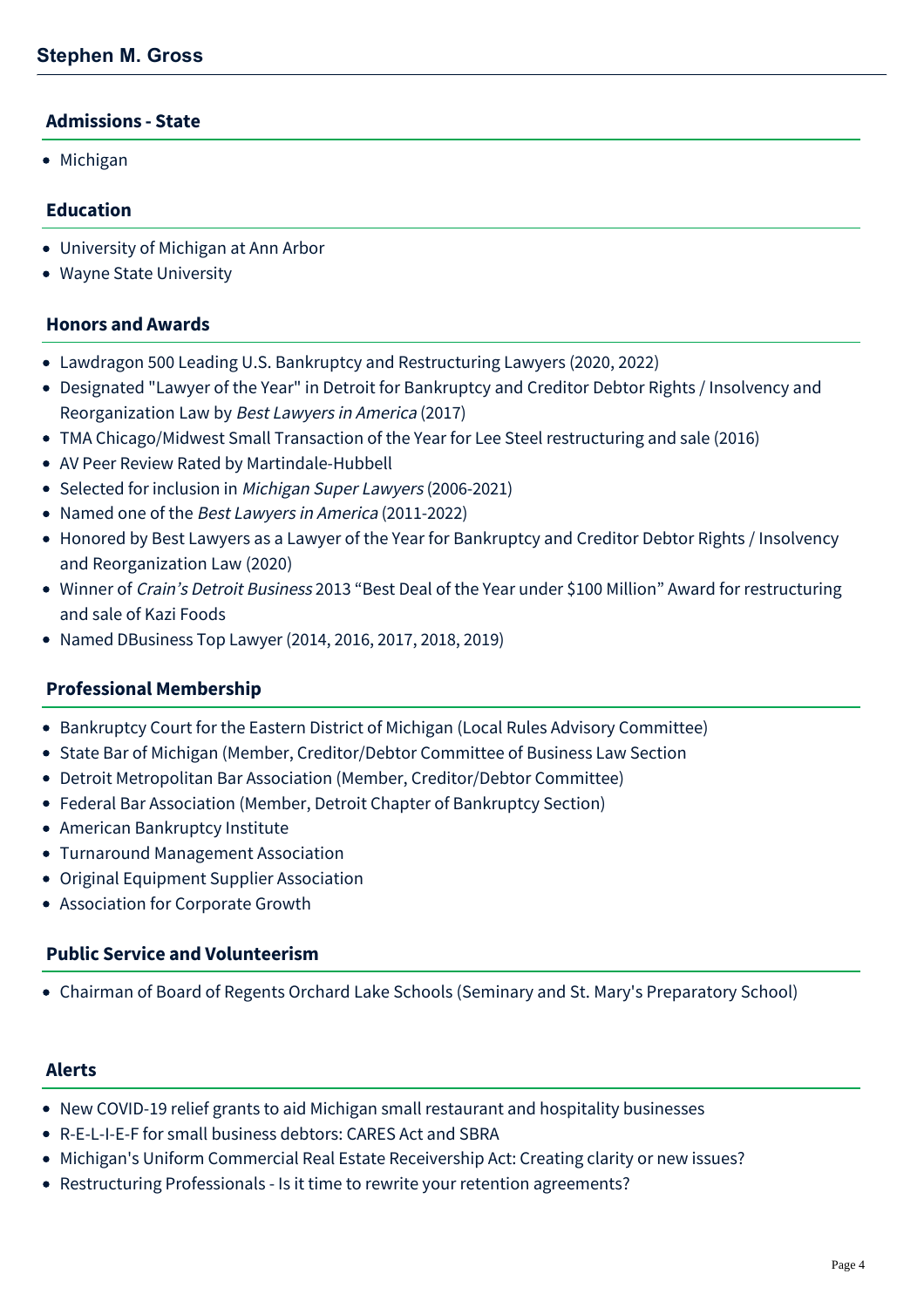## **Blog Posts**

- [Corporate directors and officers and fiduciary duties in the COVID 19 world: Same duties, but much more to](https://mcdonaldhopkins.com/Insights/May-2020/DO-and-fiduciary-duties-in-the-COVID19-world) do
- [So your business temporarily closed now what do you do?](https://mcdonaldhopkins.com/Insights/March-2020/So-your-business-temporarily-closed-now-what-do-yo)
- [COVID-19 pandemic should cause businesses to review their business-interruption insurance coverage](https://mcdonaldhopkins.com/Insights/March-2020/pandemic-should-cause-businesses-to-review-their-b)
- [Coronavirus: A force majeure in the automotive supply, or just another supply chain dispute?](https://mcdonaldhopkins.com/Insights/March-2020/Coronavirus-Force-Majeure-in-the-Automotive-Supply)
- [Use that non-exclusive license to control your supplier's Chapter 11 bankruptcy restructuring](https://mcdonaldhopkins.com/Insights/March-2020/Use-that-non-exclusive-license-to-control-your-sup)
- [Disruptive change is here in the auto industry](https://mcdonaldhopkins.com/Insights/January-2019/Disruptive-change-is-here-in-the-auto-industry)
- [Unintended consequences of tax reform: Nonprofits pay more for existing bond debt](https://mcdonaldhopkins.com/Insights/June-2018/Unintended-consequences-of-tax-reform)
- [Alternatives to bankruptcy for a medical marijuana business](https://mcdonaldhopkins.com/Insights/October-2015/Alternatives-to-bankruptcy-for-a-medical-marijuana)
- [The American steel industry is facing a crisis](https://mcdonaldhopkins.com/Insights/July-2015/The-American-steel-industry-is-facing-a-crisis)
- [Chapter 11 for colleges and universities: The time is now to remove the ban](https://mcdonaldhopkins.com/Insights/Febrary-2015/Chapter-11-for-colleges-and-universities-The-time)

#### **News**

- [50 McDonald Hopkins attorneys recognized in The Best Lawyers](https://mcdonaldhopkins.com/Insights/August-2021/50-McDonald-Hopkins-attorneys-recognized-in-The-Be)
- [McDonald Hopkins attorneys selected to 2021 Michigan Super Lawyers and Rising Stars Lists](https://mcdonaldhopkins.com/Insights/August-2021/McDonald-Hopkins-attorneys-selected-to-2021-Michig)
- [Nine McDonald Hopkins attorneys recognized as Michigan Super Lawyers and Rising Stars](https://mcdonaldhopkins.com/Insights/September-2020/Nine-McDonald-Hopkins-attorneys-recognized-as-Mich)
- [Lawyer of the Year honorees Riley and Welin among 42 McDonald Hopkins attorneys recognized as 2021](https://mcdonaldhopkins.com/Insights/August-2020/Lawyer-of-the-Year-honorees-Riley-and-Welin-among) Best Lawyers
- 41 attorneys from McDonald Hopkins recognized as 2020 Best Lawyers<sup>®</sup>
- [Eleven attorneys at McDonald Hopkins honored as Michigan Super Lawyers and Rising Stars](https://mcdonaldhopkins.com/Insights/September-2017/Eleven-attorneys-at-McDonald-Hopkins-honored-a-(1))
- [35 attorneys at McDonald Hopkins selected for inclusion in Best Lawyers® 2018](https://mcdonaldhopkins.com/Insights/August-2017/35-attorneys-at-McDonald-Hopkins-selected-for-incl)
- [39 attorneys at McDonald Hopkins selected for inclusion in Best Lawyers 2017](https://mcdonaldhopkins.com/Insights/August-2016/39-attorneys-at-McDonald-Hopkins-selected-for-incl)
- ["GM avoids production disruption with supplier agreement"](https://mcdonaldhopkins.com/Insights/July-2016/GM-avoids-production-disruption-with-supplier-agre)
- [Twelve attorneys at McDonald Hopkins honored as Michigan Super Lawyers and Rising Stars](https://mcdonaldhopkins.com/Insights/September-2015/Twelve-attorneys-at-McDonald-Hopkins-honored-as-Mi)
- 41 attorneys at McDonald Hopkins selected for inclusion in Best Lawyers<sup>®</sup> 2016
- ["Lee Steel assets draw interest ahead of auction," Steve Gross quoted in American Metal Market Daily](https://mcdonaldhopkins.com/Insights/June-2015/Lee-Steel-assets-draw-interest-ahead-of-auction-St)

## **External Publications**

- "Lee Steel assets draw interest ahead of auction," American Metal Market Daily, quoted in a June 17, 2015 article.
- "[Bankrupt KFCs Fetch a Good Price,](http://www.restfinance.com/content/story.php?article=00777)" Restaurant Finance Monitor, quoted in a February 24, 2012 article.
- "[How to preserve the value of your business in a struggling economy,](http://www.mcdonaldhopkins.com/news.aspx?id=_PLeLD-zH0G83TYztWM4TA)" Smart Business, February 2011.
- Co-author, "Reclamation Rights Still Essentially Worthless," Dow Jones Daily Bankruptcy Review, May 2007.
- Author, "Automotive Insolvencies: Access and Accommodation Agreements," The Bankruptcy Strategist, Volume 24, Number 3, January 2007.
- Author, "Reorganizing an LLC in Chapter 11: A Tax Trap For the Unwary," Oakland County Bar Association Periodical LACHES, April 2001.
- Author, "Michigan's New Fraudulent Transfer Act," Oakland County Bar Association Periodical LACHES,